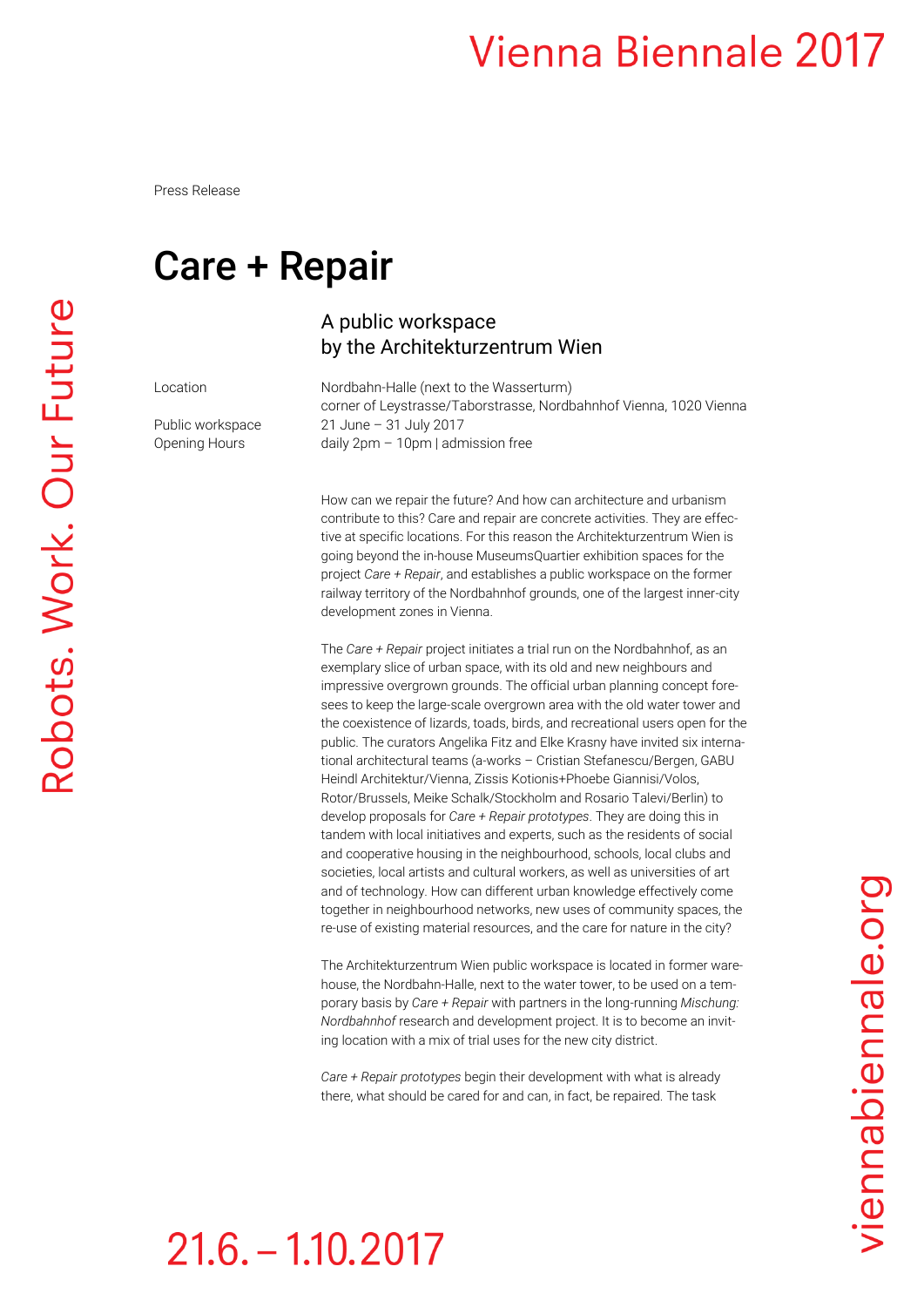### **Vienna Biennale 2017**

#### Page 2

requires a transdisciplinary approach. An exhibition in the Nordbahn-Halle shows projects by the six invited teams. Documentation of the work in progress on the *Care + Repair prototypes* is added to this "growing exhibition". The prototype development process is launched with an international symposium. The public is invited to join the workspace for site-specific walks, talks, and workshops, to practice repairing the future together. These activities are to be accompanied and documented by studio Asynchrome (Marleen Leitner and Michael Schitnig).

The *Care + Repair* project recognises that such work involves a long-term commitment to the future. Therefore, starting in 2017, the curators Angelika Fitz and Elke Krasny put forward for the first time a *Care + Repair* perspective in architecture and urbanism on new forms of exchange, cooperation, research and communication for a period of three years, with the goal of creating a contemporary approach to a prospective *Care + Repair* architecture and urbanism. *Care + Repair* is neither a new architectural style nor a new approach to urban planning. In spite of the powerful shadows of modernism, which built on the promise of a better and technically feasible future, this is about a new attitude toward a future that will always be in need of repair. Architects and urbanists have to care for this future.

Curators: Angelika Fitz, Elke Krasny

#### *Care + Repair* Architecture Teams

a-works – Cristian Stefanescu/Bergen GABU Heindl Architektur/Vienna Zissis Kotionis+Phoebe Giannisi/Volos Rotor/Brussels Meike Schalk/Stockholm Rosario Talevi/Berlin

#### Local experts and initiatives include

u.a. Zuzana Ernst/Brunnenpassage, Can Gülcü, Martin Riesing, Hansel Sato, Beatrice Stude/IG Lebenswerter Nordbahnhof & stape og planning consultancy, Integrationshaus, Akademie der bildenden Künste Wien/Institut für das künstlerische Lehramt/Fachbereich Kunst und Bildung/Elke Krasny und Siglinde Lang, Universität für angewandte Kunst Wien/Masterstudium Social Design/Brigitte Felderer, TU Wien/design.build studio/Peter Fattinger

Drawing in Residence: studio ASYNCHROME

#### *Care + Repair* Highlights 2017

21 June – 31 July 2017: public workspace with a growing exhibition, guided tours, discussions, consultations with the teams of architects, workshops for adults, youths and children, and much more

## $21.6 - 1.10.2017$